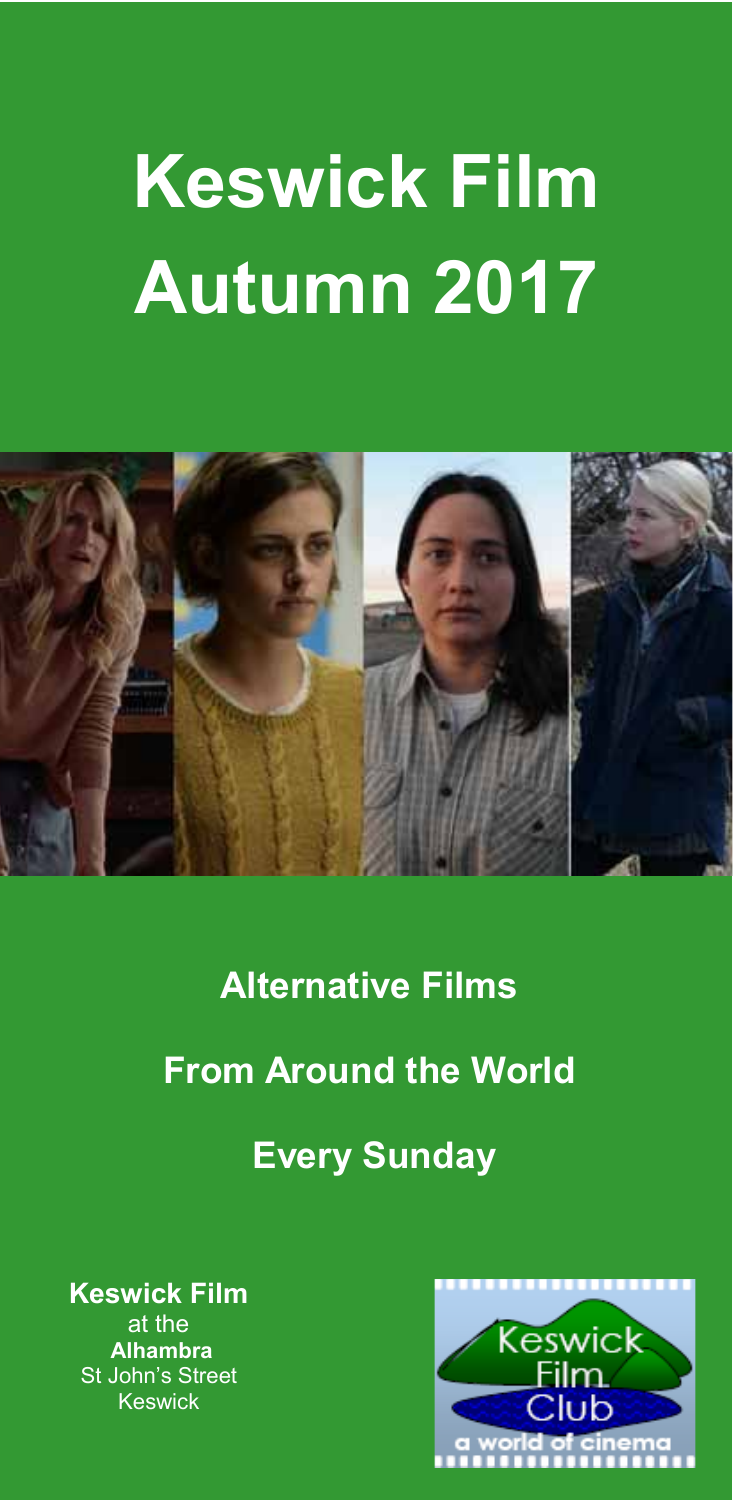

#### www.keswickfilmclub.org



Keswick Film Club began life in 1998 with the intention of bringing the best of World Cinema to Keswick. Since then it has won many awards from the British Federation of Film Societies (now 'Cinema for All') including Best Programme four times, Best Website and Film Society of the Year. Anyone can come to a film, and we have over 200 members who benefit from even cheaper viewings.

#### **LOCATION**

The Alhambra Cinema, St. John's Street, Keswick, CA12 5AG, in the North Lake District. Leave the Market Square at the south end (The Royal Oak) and keep going uphill for 200 metres.

#### **TIME**

KFC has two 'seasons', each with its own brochure, available in and around Keswick (e.g. T.I.C., Library, Booths) or posted to members. Most films are screened on Sundays at 5pm, but check in this brochure.

**Email** us at info@keswickfilmclub.org Follow us on **Facebook** at www.facebook.com/keswickfilmclub Or on **Twitter** at www.twitter.com/keswickfilm

#### **Autumn Programme 2017 The Alhambra Cinema, Keswick**

#### **TICKETS**

You do not need to be a member to see the films, but it will save you money if you attend more than ten films, including all Film Festival films, over the course of the two seasons in the year.

*Tickets:* £5.00 for non members; £4.00 for members; £3.00 for students, under 16s and benefit claimants.

*Membership:* £10 per year. Reduction of £1 on all Club and Film Festival screenings, £1 off Alhambra's own screenings on Wednesday (or Sunday in the summer).

**Join** at The Alhambra Cinema or the Chair's flat - top flat, 36 Station Street, Keswick, or at any club screening. Membership form available from our website.

*Season Pass:* £45 (Autumn season 2017 - for Members Only).

Membership also entitles attendance of Caldbeck Area Film Society and Brampton Film Club at members' rates and vice versa.

#### **Non-members are very welcome**.

#### **COMMITTEE**

Chair: Vaughan Ames (017687 80969), info@keswickfilmclub.org Vice Chair: David Miller Secretary: David Andrews Treasurer: Paul Titley (acting) Membership Secretary: Elspeth Payne Committee Members: Ian Payne (Festival Co-ordinator), Stephen Brown, Ann Martin, Angela Jackson, Alan Naylor, Stephen Pye, Tom Rennie, Mike Newns.

*Keswick Film Club is a voluntarily-run, not-for-profit organisation Registered Charity No. 1083395* 

Note: F Rated films in the brochure denote significant female involvement - director, writer or actor.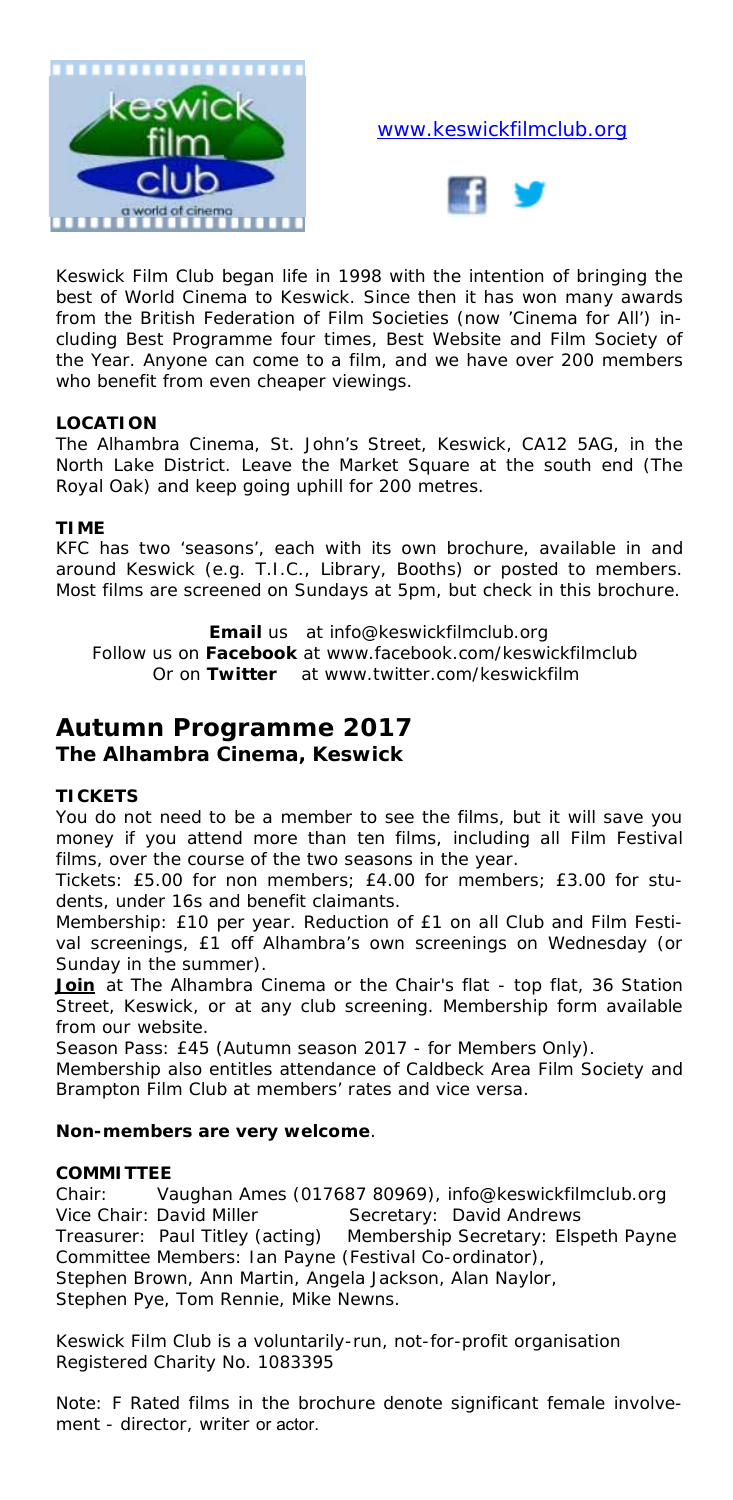#### *Sunday 10th September at 5pm*  **A MAN CALLED OVE (En man som heter Ove)**

*Director: Hannes Holm. Sweden, 2015 (15) 1hr 56min. In Swedish with English subtitles.* 



Welcome back to Keswick Film! We have another season of films from around the world for you to enjoy.

After your summer break, are you ready to laugh? Ready to cry? Before we get stuck into some more thought-provoking films, we have a great season starter for you!

Meet Ove, the grumpy old man to beat even Victor Meldrew. He's lost his wife and his job and the only thing that stops him from committing suicide is that there would be no-one to moan at the neighbours all the while if he did...that and the fact that he is 'so bad at dying', as his new neighbour Parvaneh tells him.



You won't be surprised to know that Parvaneh also brings some hope into his life ('no-one should be alone...not even you'), so save some of your tears for the

feel-good moments too.

*'It is not hard to understand why* 'A Man Called Ove'*, adapted from the best-selling novel by Fredrik Backman, has been such a huge success in Sweden. Writer-director Hannes Holm knows just how to mix the pathos, whimsy and the humour'* - Geoffrey Macnab, Independent.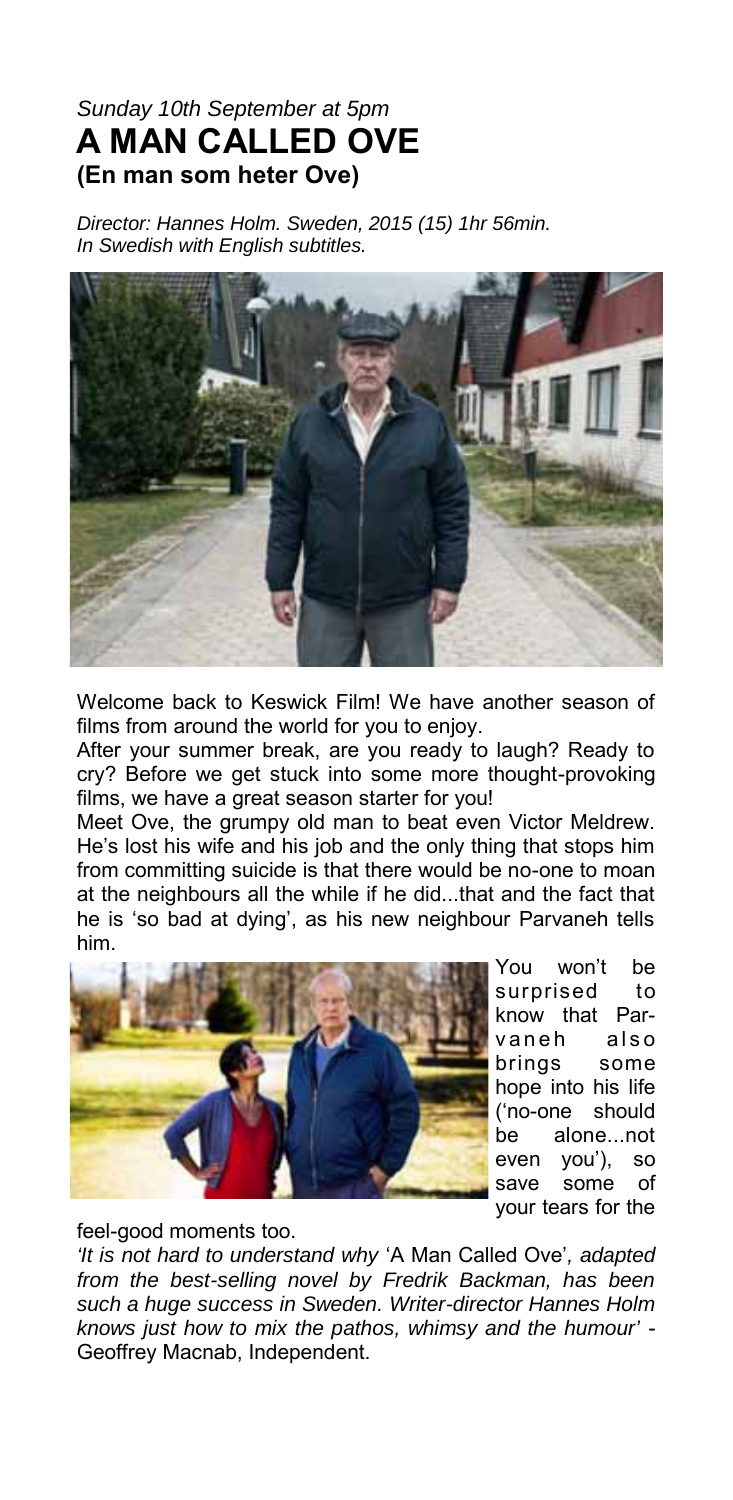# *Sunday 17th September at 5pm*  **THE OLIVE TREE (El Olivo)**

*Director:* Icíar Bollaín. *Spain 2016 (15, F) 1hr 38min. In Spanish and German with English subtitles.* 

As a small child, Anna watches in horror as her family sell her grandfather's favourite 1000-year-old olive tree to help pay for a tourist restaurant.



Wind forward a dozen years and her grandfather has fallen into depression and dementia; does he miss his tree?

Anna discovers the tree has been bought by a Dusseldorf energy company as a symbol of its green policies; can she get it back?

What follows is her crazy mission, with a couple of friends, to go to Dusseldorf to rescue the tree, involving big business and the German environmental movement along the way.

The film is directed by Icíar Bollaín (we had her *'Even the Rain'* here in 2012 and *'Take My Eyes'* at the 2005 Festival) and written by her partner, multi-award winning Paul Laverty, Ken Loach's collaborator (*'I, Daniel Blake', 'The Wind that Shakes the Barley').* Anna Castillo, who plays Anna, gets good reviews all round too, so this should be a treat for us all.



*'This is a small, soulful film that has two stars: the feisty Spanish actress Anna Castillo and a vast, gnarled, thousand-yearold olive tree'* - Kate Muir, The Times.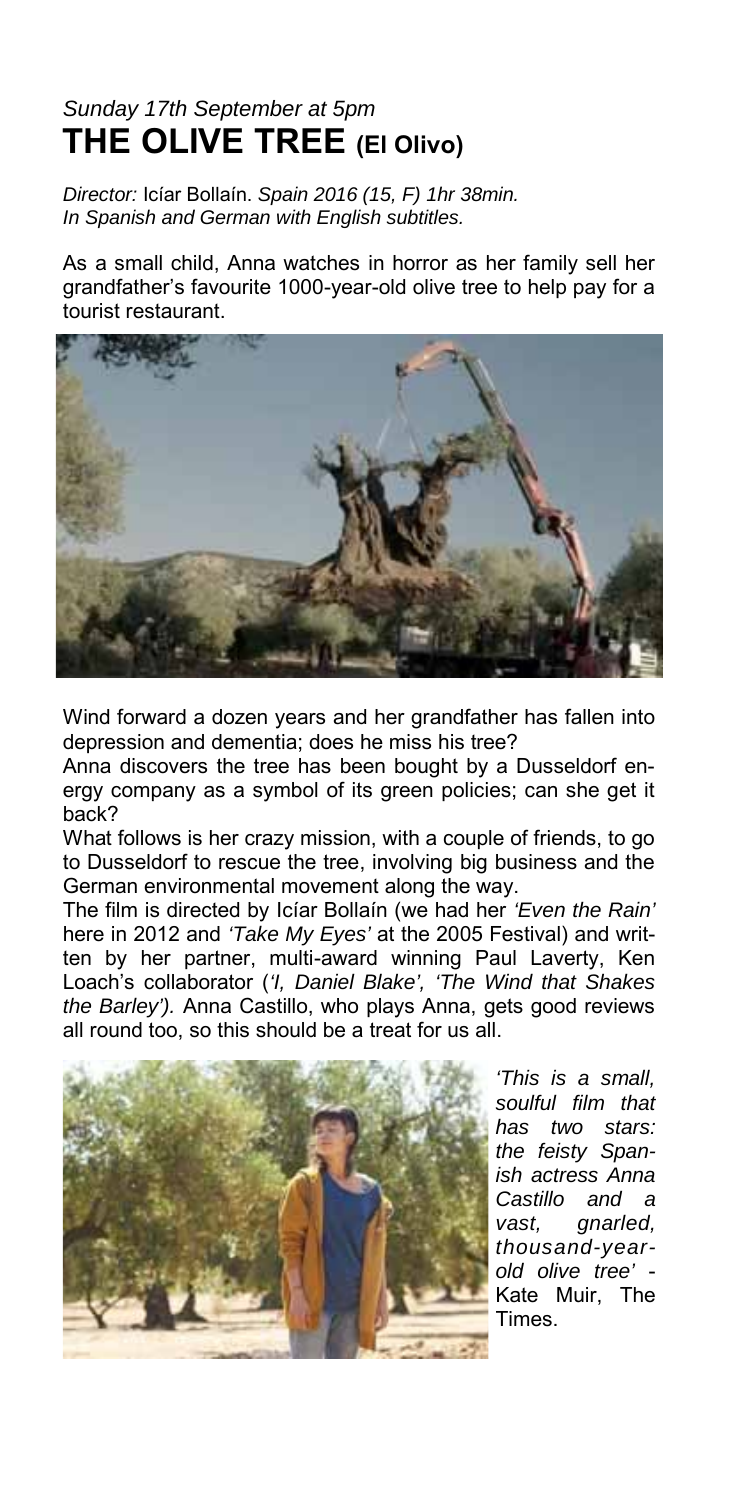# *Sunday 24th September at 5pm*  **CERTAIN WOMEN**

*Director: Kelly Reichardt. USA 2016 (12A, F) 1hr 47min. In English.* 

If you have seen any Kelly Reichardt movies, you will know she wants to draw you into the characters, asking you to think about their lives and their reaction to events: *'From her terrific debut feature '*River of Grass' *through '*Meek's Cutoff' *and '*Wendy and Lucy'*, Reichardt has given us incomplete, quietly suffering women who feel their way into change. Her M.O. is to allow their unexpressed longings to hang quietly in the air so we can feel them too, and watch what happens when they try to act on them'* – Ella Taylor, NPR.



*'Certain Women'* lets us see into the lives of four women in windswept Montana. Firstly, we meet Laura - Laura Dern playing a small-town lawyer, frustrated by the men she represents not respecting her abilities and yearning for more from her life.

Then we see Gina (Michelle Williams) who is fighting her teenage daughter and trying to hold her family together while planning a new house.



Lastly, newcomer Lily Gladstone

leaves her horses for a while to take an evening class, where she falls for the teacher, Kristen Stewart.



*'These are normal people, like you and me, and it's that relat*ability that makes Reichardt's work here so powerful' - Brian Tallerco, RogerEbert.com.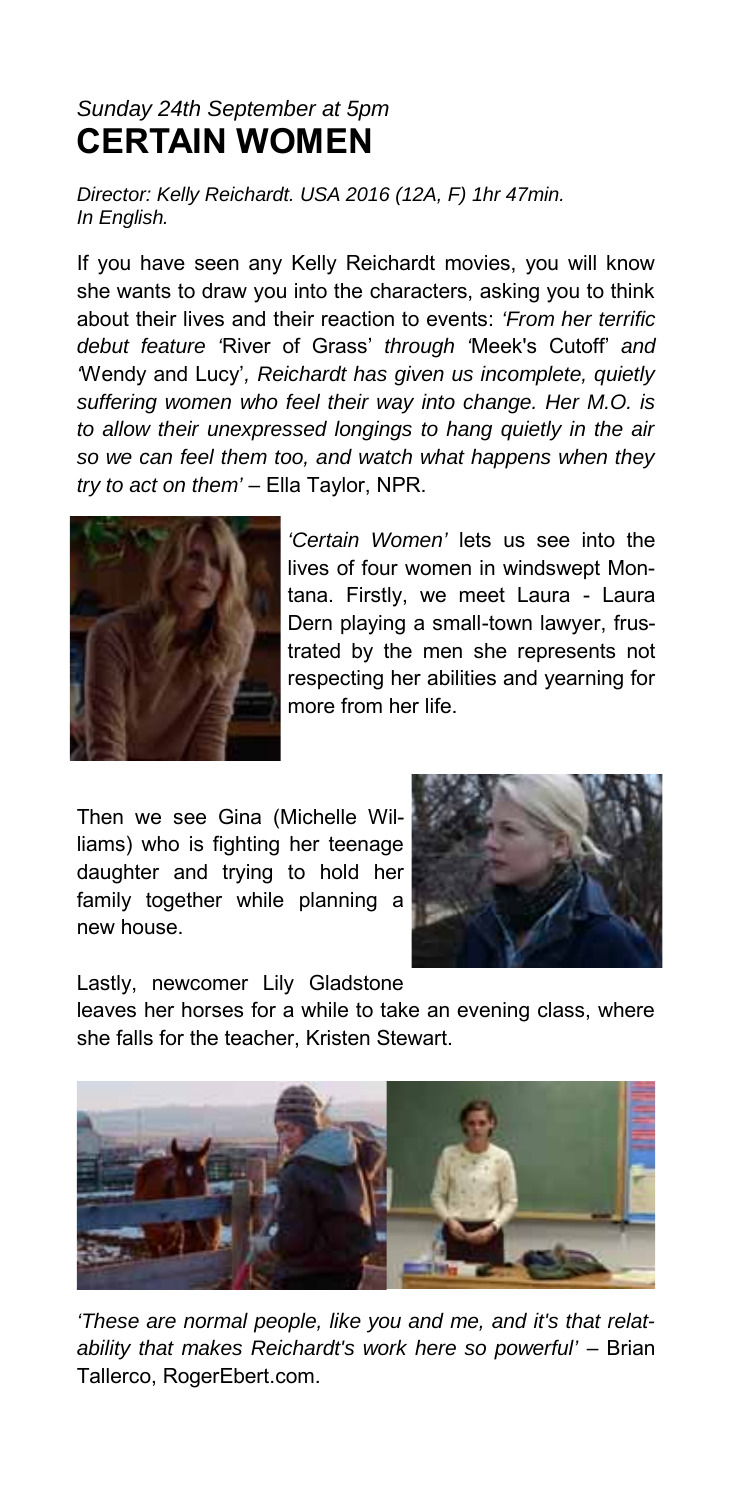# *Sunday 1st October at 5pm* **LAND OF MINE (Under Sandet)**

*Director: Martin Zandvliet. Denmark 2015 (15) 1hr 40min. In German and Danish with English subtitles.* 

At the end of World War Two, the Germans, suspecting that the allies intend to invade through Denmark, bury two MILLION land mines on the beaches of the west coast there. *'And so, following the war's end, the British and Danes forced 2,000 German prisoners of war to locate and defuse those land mines ... by hand.* 

*So here we have a horrible human situation in which we understand both points of view. On the one hand, we have the Allies thinking, "You planted them. You get them out." You have a people anticipating their children running on the beach and getting dismembered. You have an entire coastline rendered unusable. On the other hand, you have these pathetic German kids — some of them underage teens conscripted in the last desperate phase of the war — who are victims of Hitler almost as much as the Allies'* - Mick LaSalle, San Francisco Chronicle.

This is, then, a war film, but not about the war. Martin Zandvliet's story takes up this dichotomy by following a tough Danish sergeant, put in charge of the PoWs, who starts off hating them as Nazis but, inevitably, begins to sympathise with them as they carry out their gruesome task. It will hardly be a spoiler to tell you that there are some explosions, but Zandvliet manages to echo the tension the Germans would have been feeling: *'He keeps outguessing us, and this outguessing serves an important function. With a task like this, there's no such thing as routine and not one moment that is safe'* - LaSalle again.

*'Writer-director Zandvliet has crafted a handsome, affecting and questioning film about post-war revenge and forgiveness'* - Brad Wheeler, Globe and Mail.

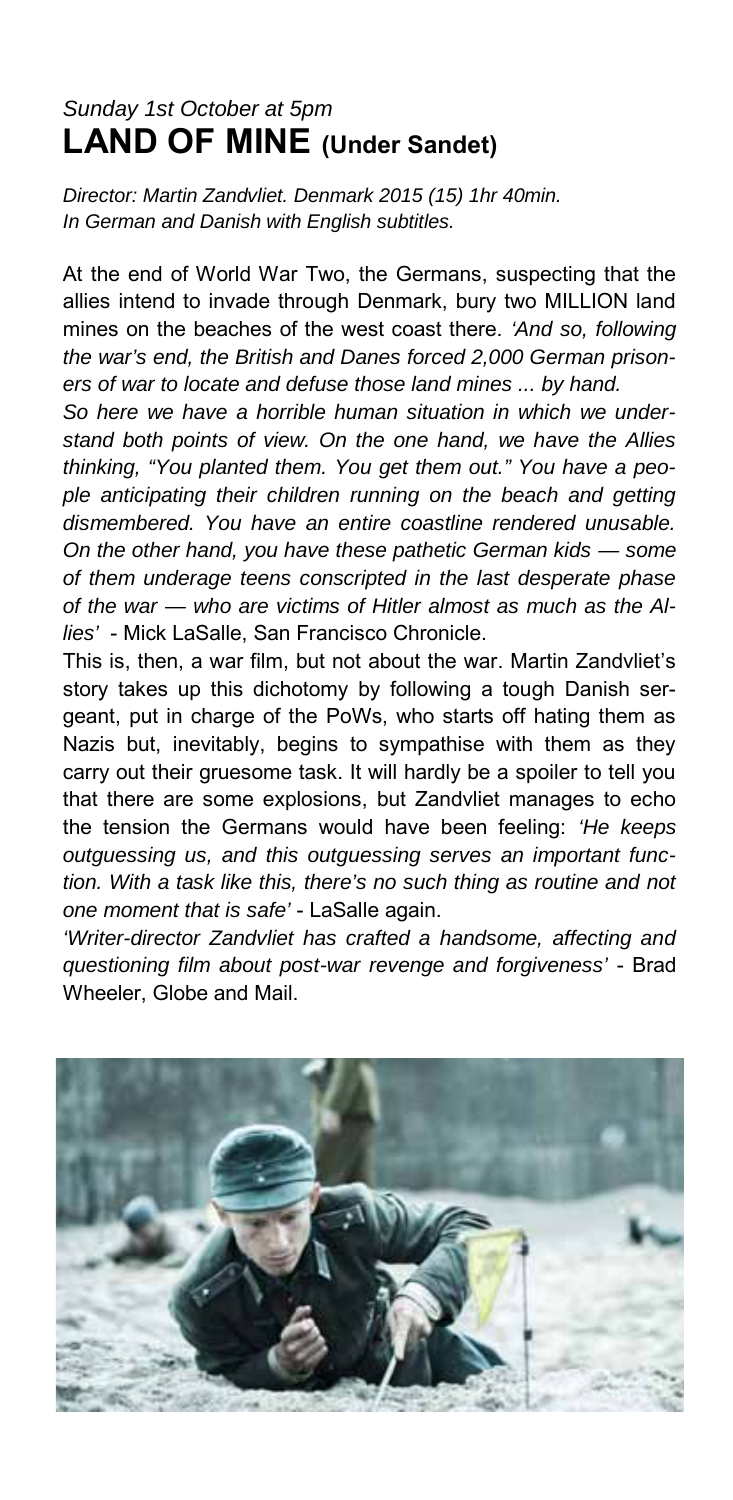#### *Sunday 8th October at 5pm*  **AQUARIUS**

*Director: Kleber Mendonça Filho. Brazil 2016 (18, F) 2hr 23min. In Portuguese with English subtitles.* 



Imagine you have been living in the same place for most of your adult life, in a beautiful spot with beautiful views (this should be pretty easy for us in Keswick!). Your life has been wrapped up, not just in the place, but in the building itself. Along comes a developer who sees a chance to make a fortune by knocking down your home and building a newer, flashier apartment block. He offers you lots of money to move; what would you do?

Well, everyone in Clara's beachside block in Recife has agreed to sell... but she wants to stay. A retired music critic, she loves it here and has no need of the money. The developer, and even her friends and family think she is mad and try to persuade her to move...

The film is not about a 'David and Goliath' fight over the flat though. It *'turns out to be less about the twists and turns of Clara's story and more about the confounding experience of aging, the mind-body conundrum, and how the physical environment becomes such a potent signifier of time, memory and meaning'* - Ann Hornaday, Washington Post. *'...besides being a study of a woman under duress, the film is a portrait of a society where many traditional values, like its buildings, are at risk of being annihilated simply for the sake of modernity and money'* - Geoff Andrew, Time Out.

The film was nominated for the Palme d'Or at Cannes, and it is Sonya Braga (made famous by her role in *'Kiss of the Spider Woman'* back in 1985) who gets much credit for this: her *'evident strength, intelligence and vitality are essential to the character of the embattled but stubborn Clara'* - Geoff Andrew again.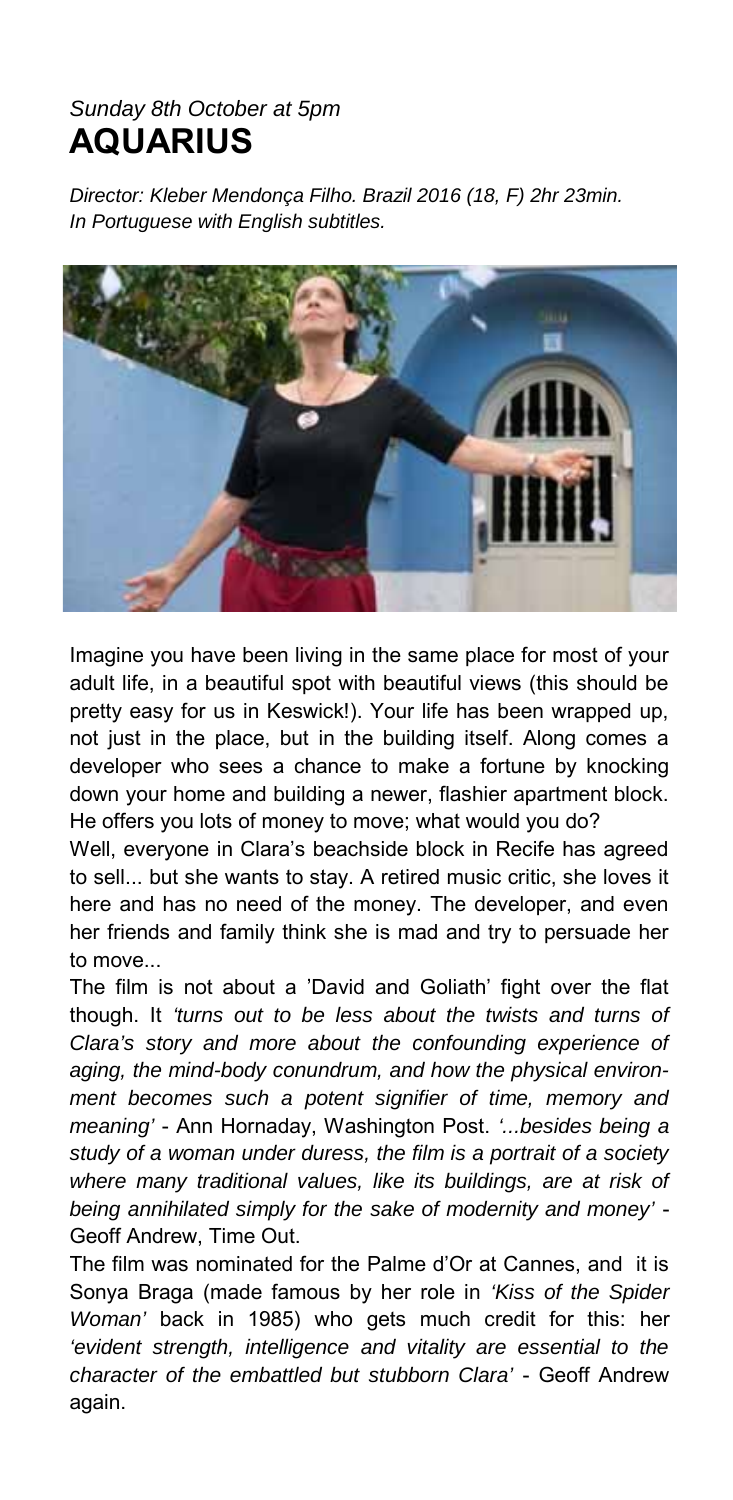#### *Sunday 15th October at 5pm*  **FRANTZ**

*Director:* François Ozon. *France/Germany 2016 (12A, F) 1hr 53min. In French and German with English subtitles.* 



It is 1919, only a few weeks after the war has ended and the inhabitants of Quedlinburg - a small town in Germany - are trying to come to terms with losing the war and losing their loved ones. Anna cannot get over her fiancé, Frantz: she is even still living with his parents. She visits Frantz's grave every day. One day she sees a stranger placing flowers on the grave. He turns out to be Adrien...a Frenchman. What is he doing there? How did he know Frantz?

François Ozon has built a reputation around thought-provoking films that don't fit into any one genre, that often blur the boundaries of both gender and sexuality (*'8 Women', 'Swimming Pool', 'Jeune & Jolie').* He is also famous for producing films fast, averaging more than one a year. *'Frantz'* is different; it is based on a little-known 1932 film *'Broken Lullaby'*, though the second half is completely new, written by Ozon. A romantic mystery, it comes over as an homage to Alfred Hitchcock's *'Vertigo'*, *'although Ozon being Ozon, every riff and tribute is upside down, back to front, and bilingual to boot'* - Robbie Collin, Telegraph.

Anna and Frantz's family start off not trusting Adrien - even hating him as a Frenchman - but gradually they grow to like him as they find out how he knew Frantz. But is he telling the truth? Would knowing the truth help anyway? What should Anna do about her growing feelings for him?

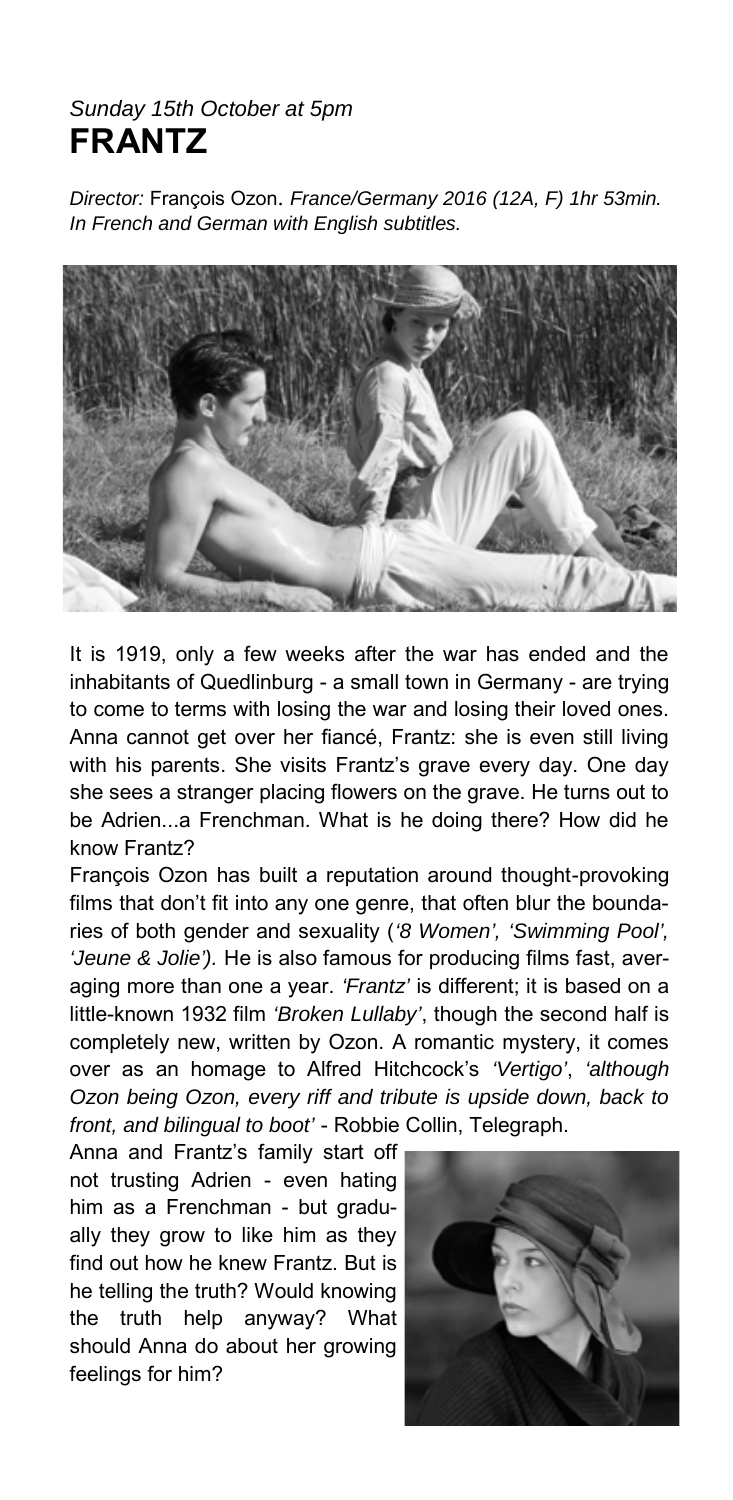# *Sunday 22nd October at 5pm*  **THE AGE OF SHADOWS**

*Director: Jee-woon Kim. S Korea 2016 (15) 2hr 18min. In Korean and Japanese with English subtitles.* 



*'*'The Age Of Shadows' *is a tremendous thriller, combining Hitchcockian elements with action set-pieces and a slippery plot line as full of twists and betrayals as one of John Le Carre's Cold War thrillers. It is set in Korea in the 1920s. The country is under the yoke of the Japanese but there is a ferocious resistance movement'* - Geoffrey Macnab, Independent. Need I say more?! Expect double-agents, double-crossing, and lots of action!

*Sunday 29th October at 5pm* 

# **IN SYRIA (Insyriated)**

*Director:* Philippe Van Leeuw. *Belgium 2017 (15) 1hr 25min. In Arabic with English subtitles.* 



With Syria dominating the news for so long, this film tries to show what it is like for the general population, living in fear each day. *'Set entirely in a Damascus apartment under siege from a world in conflict, this tautly-constructed, intensely claustrophobic drama offers a sometimes nerve-shredding depiction of what happens when conflict impinges on domestic space'* - Jonathan Romney, Screen International.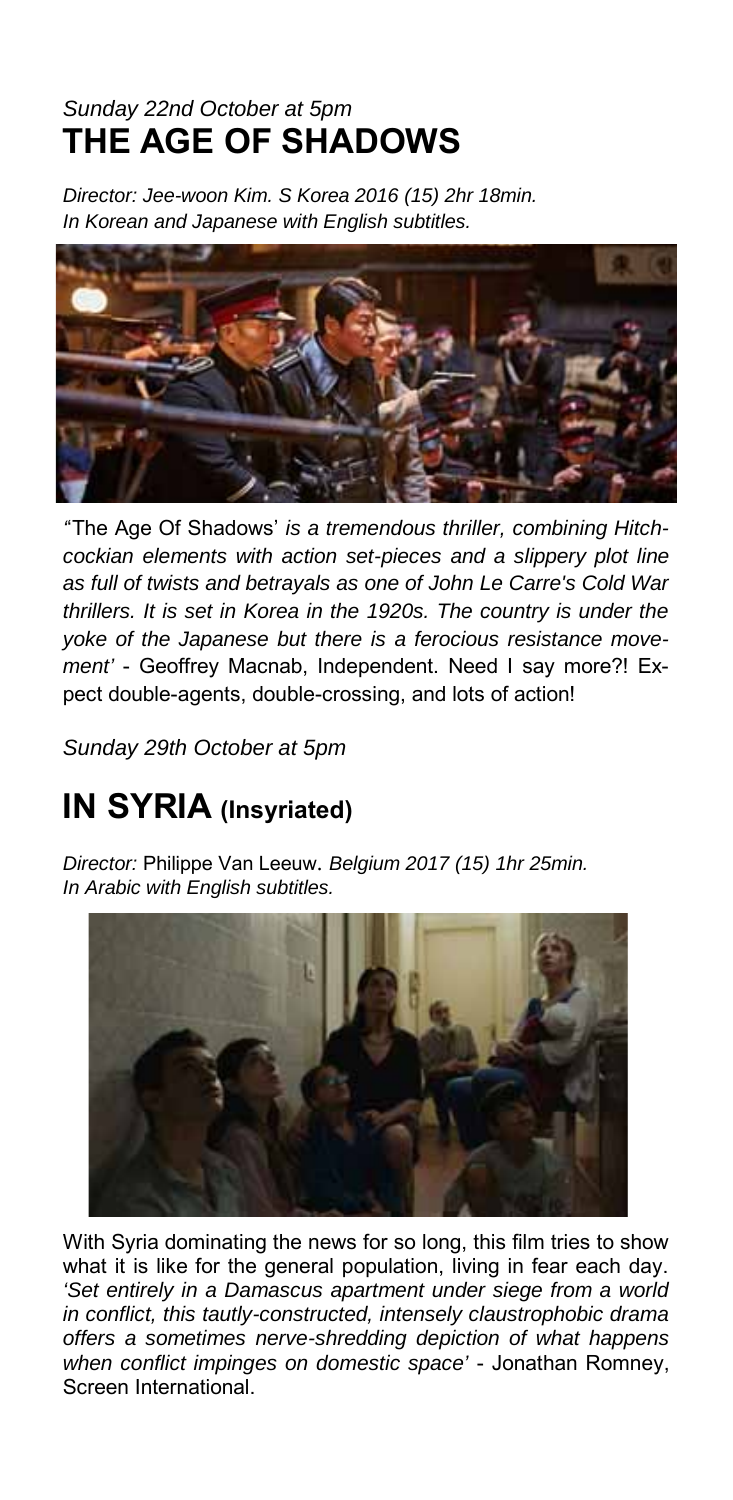#### *Sunday 5th November at 5pm*  **THE GRADUATE** *- AT RHEGED \*\*Memories of the 60s - Celebrating 60s films \*\**

*Director:* Mike Nichols. *USA 1967 (12A) 1hr 41min. In English.* 



If I ask you to name your favourite 1960s film, which one would come to your mind? No doubt we would get 100 different answers from 100 people...and we probably will when we ask the question at Rheged today. We have chosen *'The Graduate'* to watch - mainly because it was such a great film, but also because it has just been re-released in a beautiful 4K digital version which should look fantastic at Rheged.

Do I need to tell you about the film? Dustin Hoffman made his name here as Ben, fresh out of university and sitting around at home looking for things not to do until he strikes up a…'liaison' with Mrs Robinson (Anne Bancroft), one of his parents' friends. His embarrassed attempts at sex are both funny and sad, and things get worse when he meets and falls for her daughter Elaine (Katherine Ross), who is due to get married soon… can love prevail? Will Mrs Robinson allow it? Will Elaine find out about his relationship with her mother? If you can't remember, all I will say is that it is a fantastic ride while he woos them both, ably assisted by the great music from Simon and Garfunkel.

After the film, instead of our usual meal, we are going to have some 60s snacks to eat while we discuss this and other 60s films. We will be joined by two professors from University College London who will tell us about the 1960s film memories of British cinema-goers they have collected over the last two years. They want to add yours too, so bring along your thoughts to share while you enjoy a great movie...and maybe some cheese and pineapple on sticks!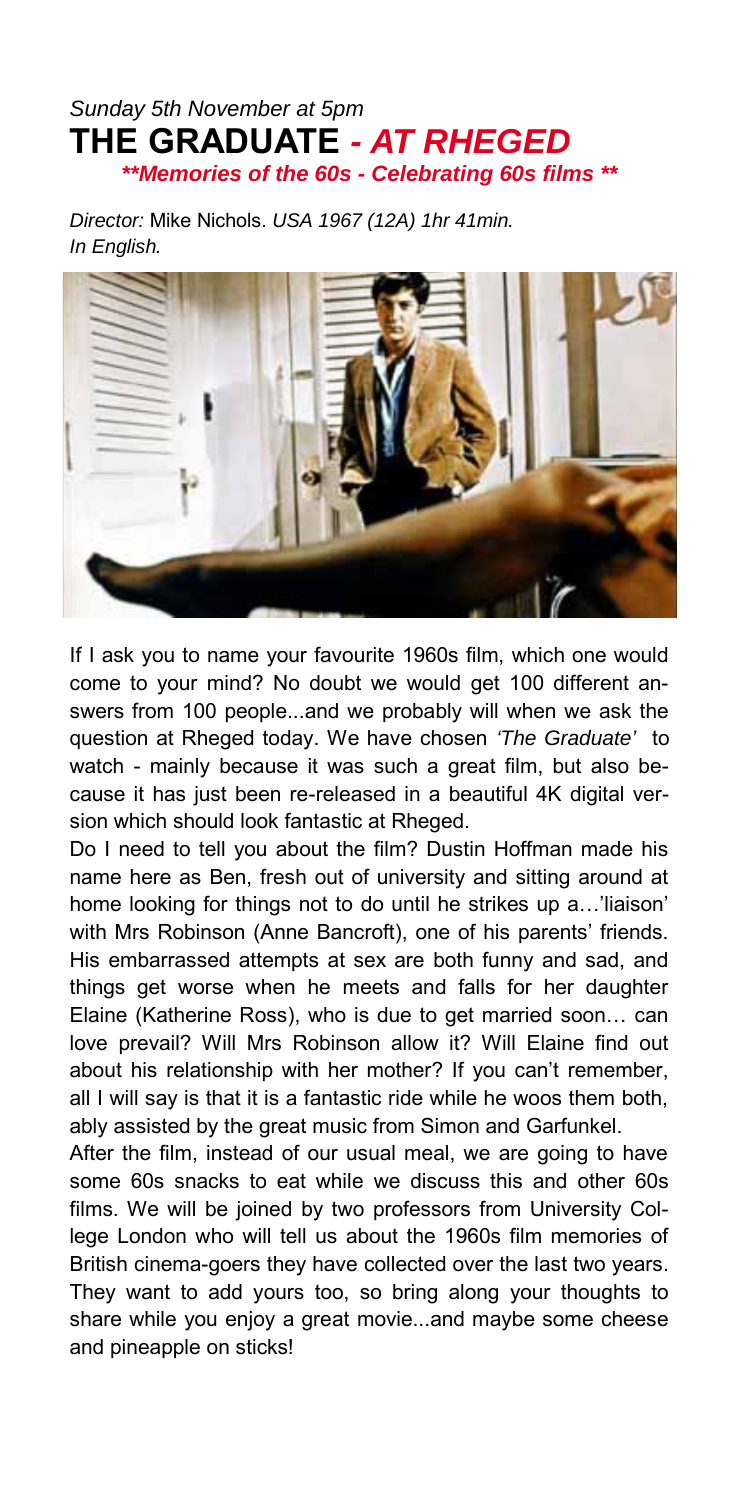## *Sunday 12th November at 5pm*  **GOD'S OWN COUNTRY**

*Director:* Francis Lee. *UK 2017 (NC) 1hr 44min. In English.* 



Many parts of the world make claim to being 'God's Own Country', including New Zealand and even the Lake District. In this case it is Yorkshire, and, to the Saxby family, it might be a bit tongue in cheek; their lives on an inexorably failing livestock farm cannot seem to be anything remotely like heaven.

Martin (Ian Hart) has had a stroke and is virtually incapacitated. This leaves his mother (Gemma Jones) to worry and his son, John (Josh O'Connor), to shoulder most of the work, against his will and temperament: he had wanted to go to university with all his mates. John is left morose and virtually an alcoholic, getting blind drunk most nights in the local. *'And what does he live for, now? When he is in town for livestock auctions, Johnny has fleeting sexual encounters with people he meets there'* - Peter Bradshaw, Guardian. Note the word 'people' here: John may not be out of the closet, but he is gay. His life changes for the better, finally, when his father hires a Romanian, Gheorge, to help out...

So we are in 'Brokeback Yorkshire' territory here. Like Brokeback, their relationship grows to be more than they thought. *'Under battered Yorkshire skies, with grime beneath its nails and soil clodding up the treads of its boots, Francis Lee's outstanding feature debut* 'God's Own Country' *is a work of roughhewn alchemy. But instead of gold, from the muck and straw it spins a thrillingly real story of gay love'* - Jessica Kiang, BBC.com.

*'It is a film which lives and dies by the performances which Lee gets from his cast, and these are excellent: sharp, intelligent and emotionally generous'* - Bradshaw again.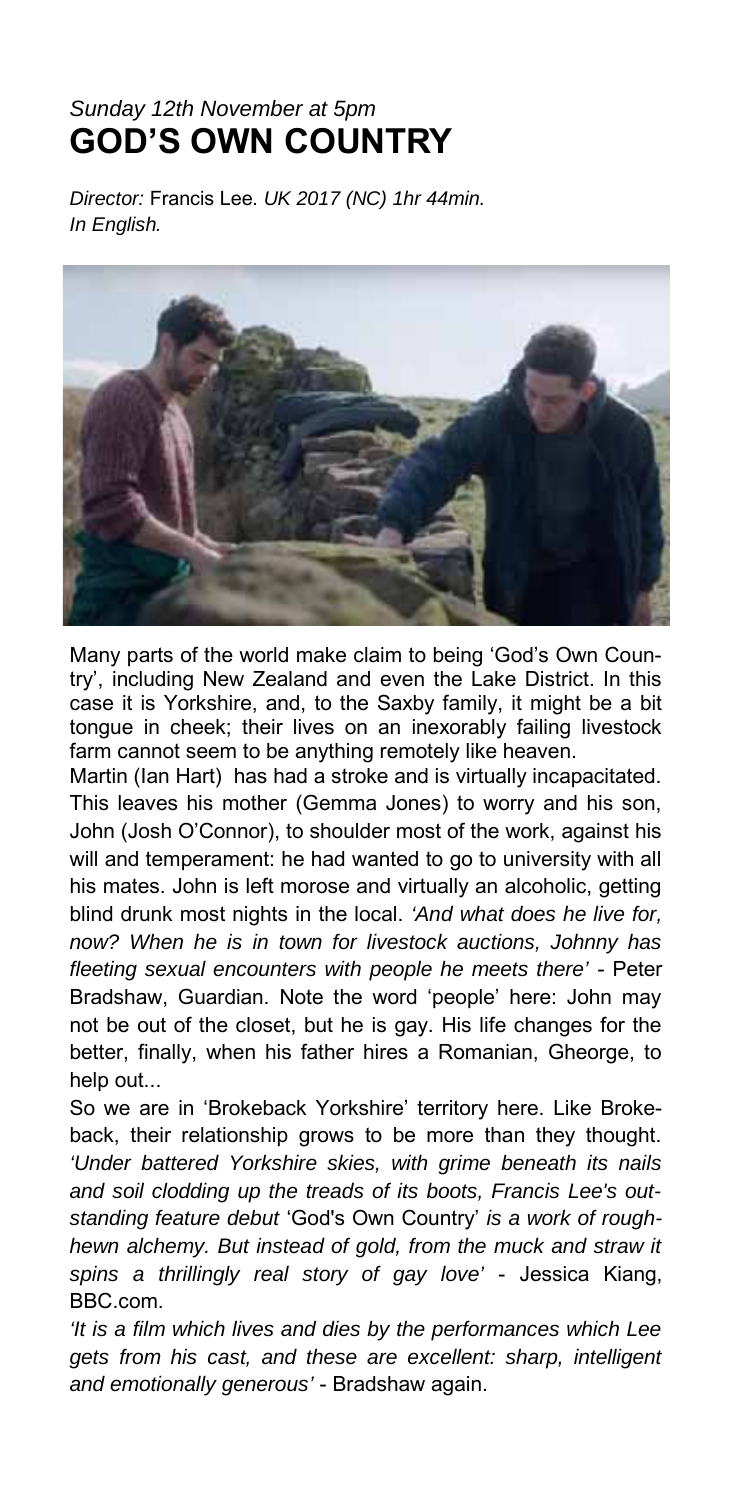# *Sunday 19th November at 5pm*  **HOTEL SALVATION (Mukti Bhawan)**

*Director: Shubhashish Bhutiani*. *India 2016 (PG) 1hr 42min. In Hindi with English subtitles.* 



If the Marigold Hotel was set up for old English people to enjoy a long and fulfilling retirement, then Hotel Salvation has been set up for old Indian people to pass their last days before they die...and they are limited to 15 days! *'"If you die, good for you. If you don't, go back home" the proprietor tells them'* - Amber Wilkinson, Eye for Film.

But *'Hotel Salvation'* is much more to do with a father and son relationship - even family relations generally - than dying. A wry, gentle comedy drama, it follows the events after Daya has a dream and decides he is ready to die. He wants to do this on the banks of the sacred Ganges at Varanasi, so, naturally, he 'asks' his son Rajiv to take him there.

Rajiv is a modern man, much more interested in making money than worrying about traditions, but, nonetheless, he gets time off work and off they go.

Once in Varanasi, they book into Hotel Salvation. *'Daya immediately settles in, making friends with the delightful widow Vimla and avidly following his favorite TV show '*Flying Saucer' *with the other* 

*terminal residents. He has never seemed better. Rajiv gnaws his nails, torn between wanting his father to live and his anxiety to get back to work. His stress is palpable and one feels for his dilemma, at the same time one knows he has a big lesson to learn in that place'* - Deborah Young, Hollywood Reporter.

Is 15 days long enough? You will have to come along and see...

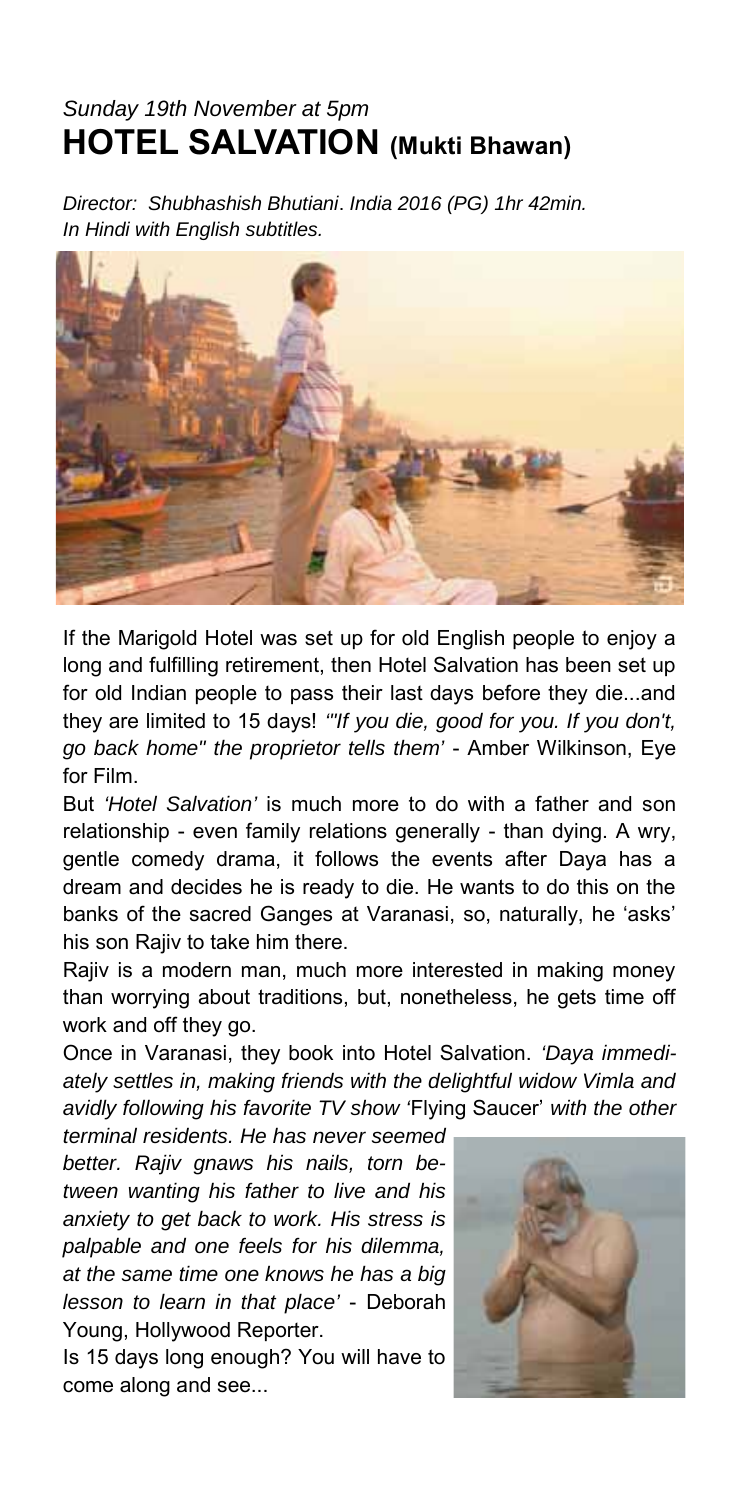# *Sunday 26th November at 5pm*  **THE OTHER SIDE OF HOPE (Toivon tuolla puolen)**

*Director: Aki Kaurismäki*. *Finland 2017 (12A) 1hr 40min. In Finnish, Arabic and Swedish with English subtitles.* 

This is not (quite) your average Aki Kaurismäki film: *'If you know the Finnish director Aki Kaurismäki, you'll know he makes the driest of dry black comedies that rarely put a step further than a Helsinki bar – with a quiffed rockabilly band and pack of cigarettes never far away. His films are gems of poker -faced comic absurdism, full of expressionless faces and gloomy rooms. That's still the case with* 'The Other Side of Hope' *– but this time the veteran filmmaker's mind is on the European refugee crisis. In his own idiosyncratic way Kaurismäki addresses this hot topic by asking: why would anyone want to come to horrible old Finland anyway?'* - Dave Calhoun, Time Out.

'...*with '*The Other Side Of Hope' *he delivers what is easily his most political movie yet, a two-finger salute to cold-hearted bureaucracy and his homeland's apathy in the face of the humanitarian crisis. In true Kaurismäki style, of course, it's done with bone-dry wit, a gentle streak of melancholy, fixed cameras and a smattering of silly sight gags'* - Phil de Semlyen, Empire.

Two stories collide here: when salesman Waldemar Wikström wins big at cards, he decides to open a restaurant, where homeless and jobless Syrian refugee Khaled decides to sleep. Accepting the job he is offered by Wikström, Khaled begins to have hope...but is his hope misplaced? Will Finland accept him?

As de Semlyen goes on to say about Kaurismäki, *'His wit and humanism carve out a special if rarely heralded niche for his films. This one will linger longer than most'.*

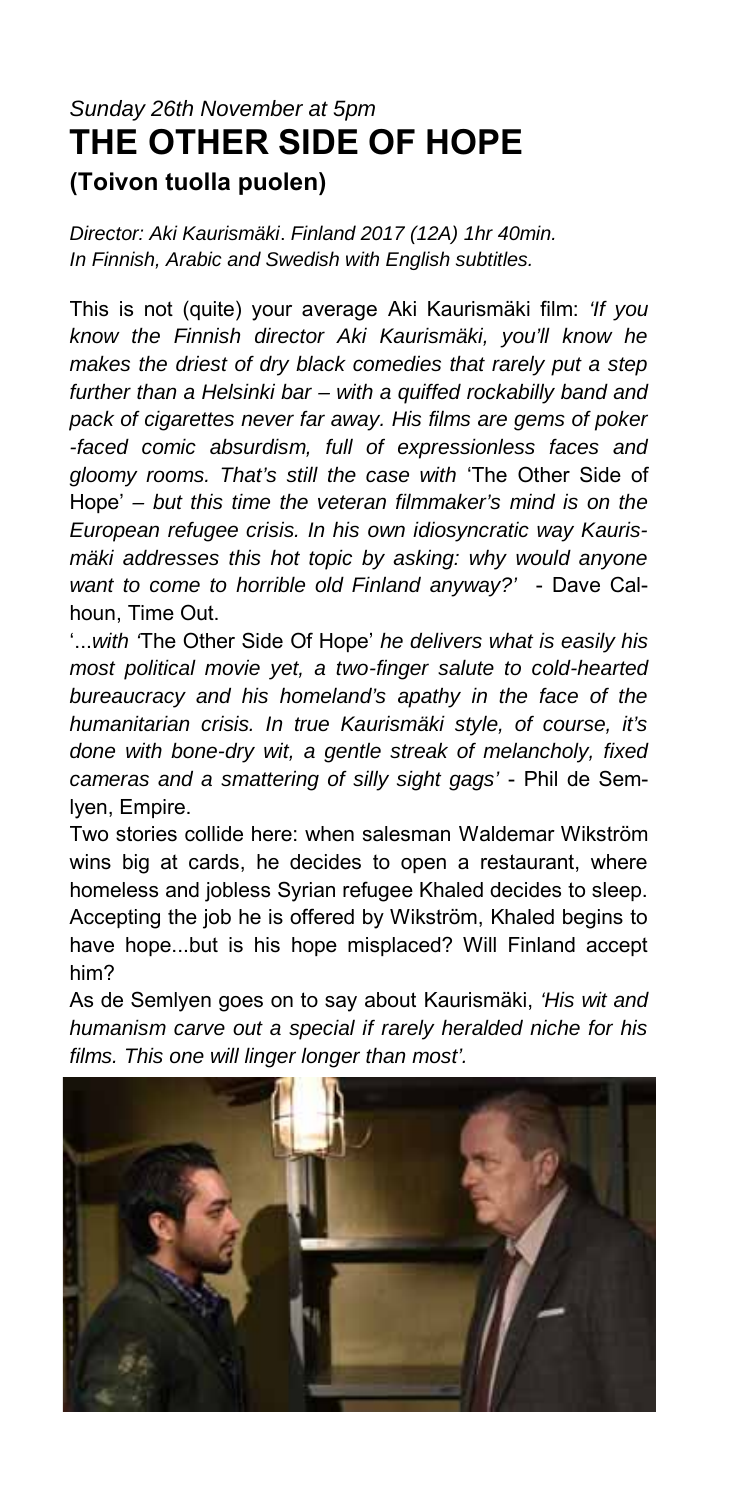#### *Sunday 3rd December at 5pm*  **THE GHOUL**

*Director:* Gareth Tunley. *UK 2016 (15) 1hr 25min. In English.* 



Chris, a detective, feigns mental illness to get near the psychiatrist treating his suspect. *'Except that, from these fake, fictive therapy sessions, a different truth will emerge…*

*All the pieces of the puzzle are there, but the parallel pathways offered by Chris' co-existent insider and outsider POVs lead together – again and again – to a place that neither one alone could reach…'*The Ghoul' *is the best journey through a damaged brain you will take all year – and the sign of a very impressive new British filmmaking talent'* - Anton Bitel, Projected Figures.

#### *Sunday 10th December at 5pm*  **THE MIDWIFE (Sage Femme)**

*Director: Martin Provost. France 2017 (12A, F) 1hr 57min. In French with English subtitles.* 

Catherine Frot plays Claire in the title role - a woman whose life is her work and her garden; and she is happy with that...until along comes her father's ex-mistress, Beatrice, who walked out 30 years ago. Played by Catherine Deneuve, Beatrice is the complete opposite of Claire - a freewheeling lush who gambles for a living and drinks wine with her breakfast.

Why has Beatrice come back into Claire's life? Beatrice is impossible, *'But the great Deneuve plays her with such endearing spirit, such an irreducible weave of dignity and desperation, that our exasperation is tempered with genuine affection...Frot has the trickier, more recessive role, one that might easily be under-*

*estimated by those who don't know her as one of her country's nimblest comic talents'* - Justin Chang, Los Angeles Times. We have a great chance here to get to know them both.

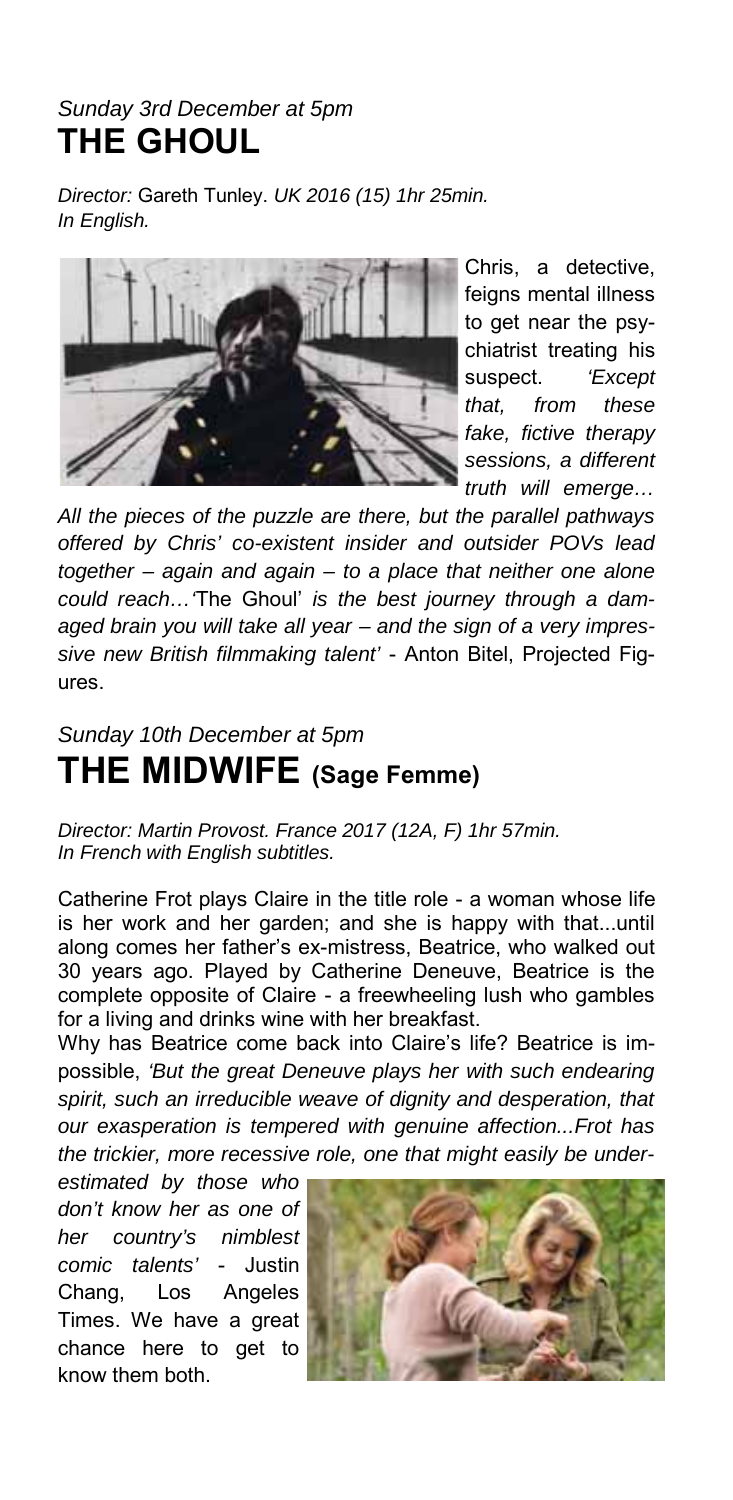# *Sunday 17th December at 5pm* **AFTER THE STORM (Umi yori mo mada fukaku)**

*Director: Hirokazu Koreeda. Japan 2016 (PG) 1hr 55min. In Japanese with English subtitles.* 



Last Christmas, we finished the season with *'Our Little Sister'*  also by Hirokazu Koreeda. At the time, we said *'Koreeda does not so much tell a story as allow small events in the lives of his characters to show us the way'.* Well, 'small events' got in the way when we tried to show this film at the film festival; the DVD wouldn't play! After several requests, we decided to show it again here.

*'Hirokazu Koreeda has drawn comparisons to Yasujiro Ozu in the way he's not as interested in major plot twists or set pieces as he is in subtle human emotion, typically hinging on family dynamics'* - Brian Tallerico, RogerEbert.com.

*'No modern filmmaker has as sure a grasp on family dynamics as Hirokazu Koreeda'* - Tom Huddleston, Time Out.

In *'After The Storm'*, he concentrates on two people (played by Hiroshe Abe and Kirin Kiki, both of whom will be familiar to you from his previous films) - Ryota, who has made nothing of his life and regrets it now, and his ageing mother, Yoshiko.

Ryota is a feckless character; he has given up trying to be a novelist and become a private detective. He gambles too much and has been divorced by his wife, Kyoko, losing touch with his son, Shingo, in the process...and now his father has died.

The storm of the title hits and he is stuck inside his mother's house overnight with Kyoko and Shingo while the wind and rain rage outside… Can he make amends to his family?

We hope you have a great Christmas and a happy New Year see you all next season!